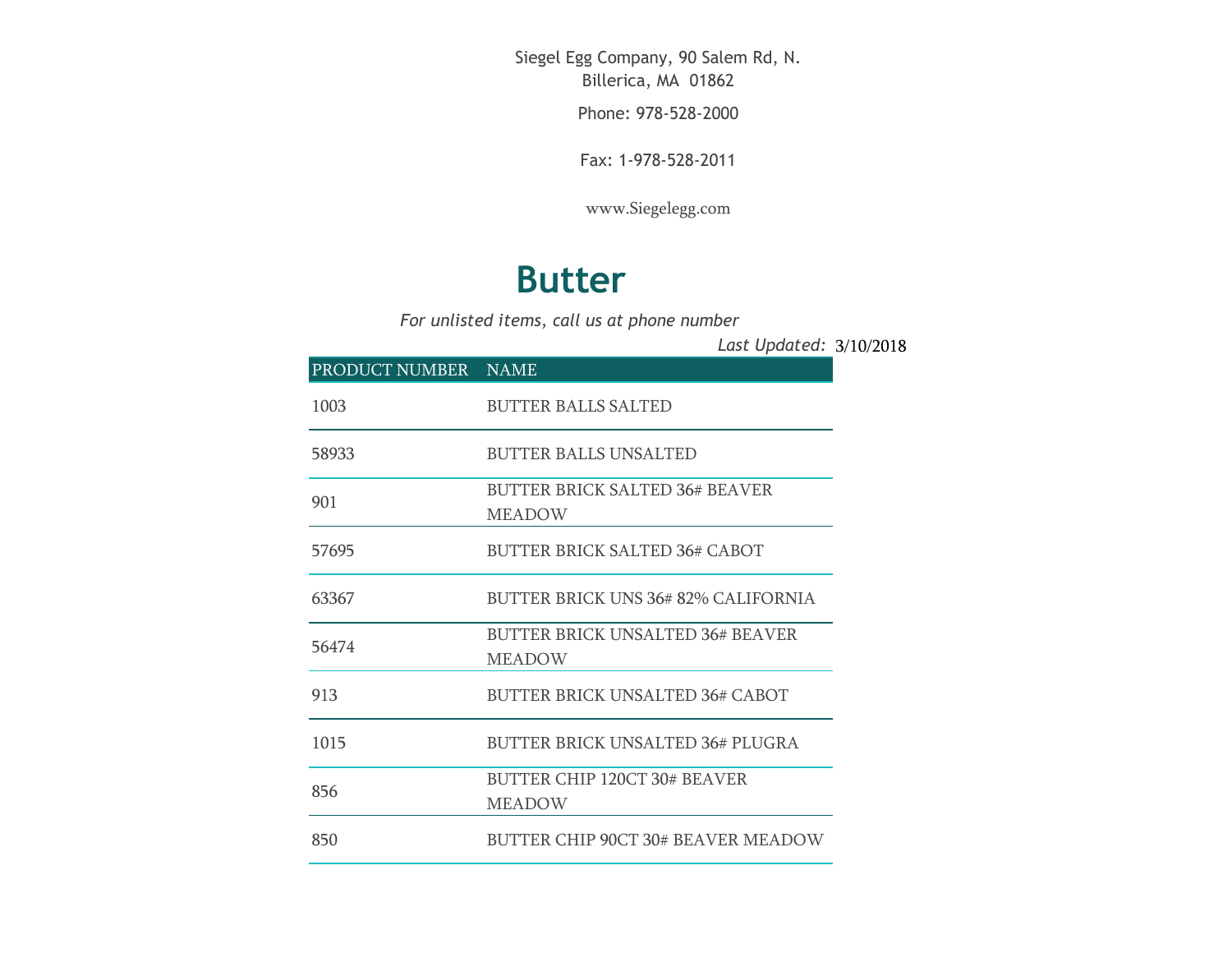| PRODUCT NUMBER | <b>NAME</b>                                                |
|----------------|------------------------------------------------------------|
| 62633          | BUTTER CHIP UNSALTED 90CT BEAVER<br><b>MEADOW</b>          |
| 56466          | <b>BUTTER CLARIFIED 4/5# LOL</b>                           |
| 865            | BUTTER CONTINENTAL (47) 17# BEAVER<br><b>MEADOW</b>        |
| 919            | BUTTER CONTINENTAL (47) 17# CABOT                          |
| 844            | BUTTER CONTINENTAL (59) 17# BEAVER<br><b>MEADOW</b>        |
| 60890          | <b>BUTTER CREAMY BLEND EURO STYLE 2/5#</b>                 |
| 63024          | BUTTER CUBE SALTED 55# NEW ZEALAND                         |
| 63095          | <b>BUTTER CUBE SALTED 55.12# AGRIMARK</b>                  |
| 892            | <b>BUTTER CUBE SALTED 55.12# BEAVER</b><br><b>MEADOW</b>   |
| 59618          | <b>BUTTER CUBE SALTED 55.12# CALIFORNIA</b>                |
| 63000          | <b>BUTTER CUBE SALTED 55.12# HIGH</b><br><b>DESERT</b>     |
| 56422          | <b>BUTTER CUBE UNSALTED 55.12# BEAVER</b><br><b>MEADOW</b> |
| 59564          | <b>BUTTER CUBE UNSALTED 55.12#</b><br><b>CALIFORNIA</b>    |
| 62711          | <b>BUTTER CUBE UNSALTED 55.12#</b><br><b>CHALLENGE</b>     |
| 62423          | <b>BUTTER CUBE UNSALTED 55.12# HIGH</b><br><b>DESERT</b>   |
| 59786          | BUTTER CUBE UNSALTED 82/83 55.12#<br><b>BEAVER MEADOW</b>  |
| 63275          | BUTTER CUBE UNSALTED MEXICO 55.12#                         |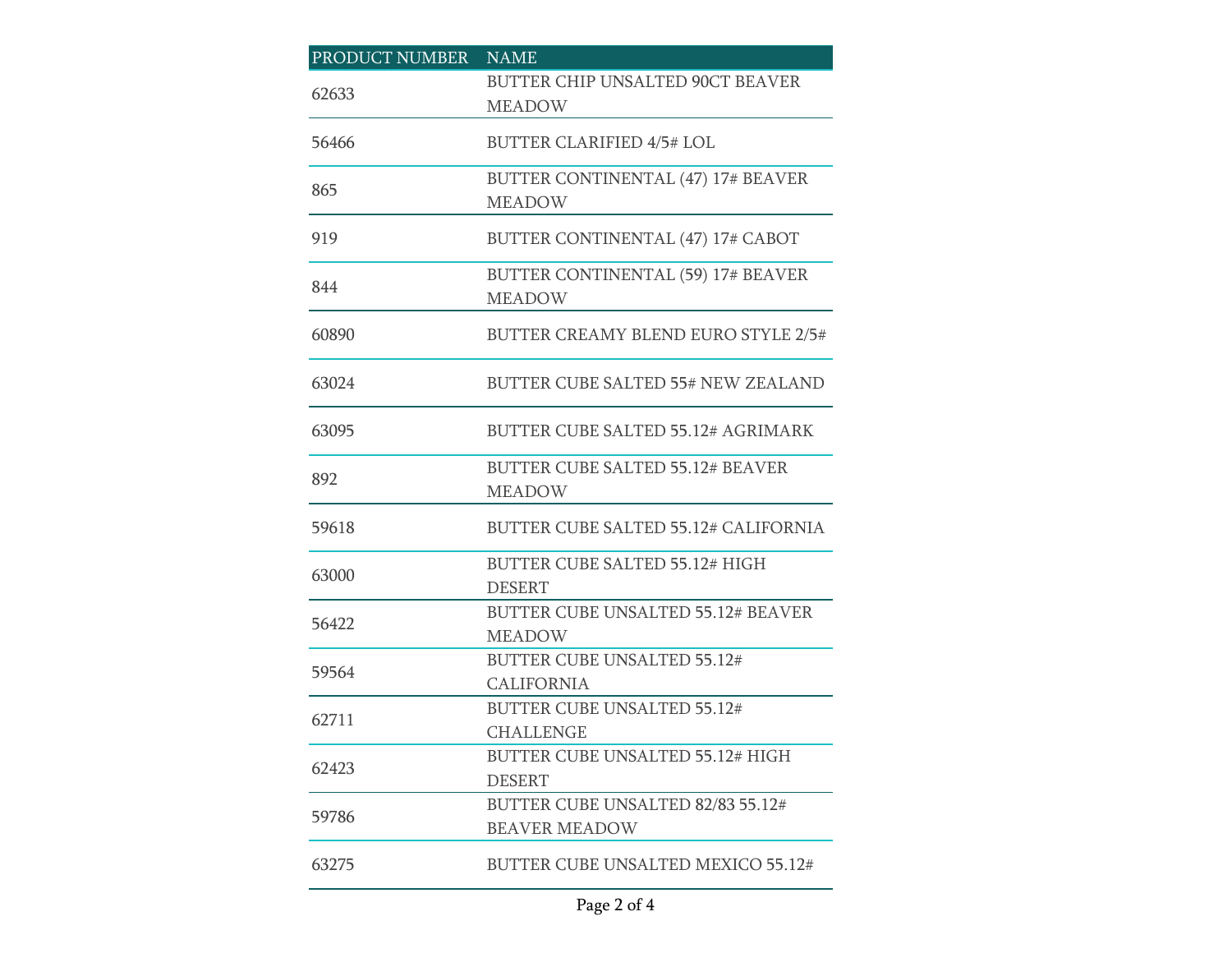| PRODUCT NUMBER NAME |                                                       |
|---------------------|-------------------------------------------------------|
| 63147               | BUTTER CUBE UNSALTED RBST FREE                        |
|                     | 55.12# CHALLENGE                                      |
| 58944               | <b>BUTTER CULTURED SALTED 12/1#</b>                   |
| 59433               | <b>BUTTER CULTURED UNSALTED 12/1#</b>                 |
| 57753               | <b>BUTTER KUPS #8 CABOT</b>                           |
| 820                 | BUTTER KUPS 90CT 10.3# LAND O' LAKES                  |
| 814                 | <b>BUTTER KUPS NON WHIPPED10#</b>                     |
| 817                 | BUTTER KUPS WHIPPED 8# BEAVER                         |
|                     | <b>MEADOW</b>                                         |
| 811                 | <b>BUTTER QUARTER SALTED 18# BEAVER</b>               |
|                     | <b>MEADOW</b>                                         |
| 58832               | <b>BUTTER QUARTER UNSALTED 18# CABOT</b>              |
| 61900               | <b>BUTTER RBST FREE BULK 25KG</b>                     |
| 62242               | <b>BUTTER RBST FREE UNSALTED 25KG</b>                 |
| 877                 | <b>BUTTER REDI 90 15# BEAVER MEADOW</b>               |
| 1012                | <b>BUTTER ROSETTES</b>                                |
| 57700               | <b>BUTTER SALTED QUARTERS 36# CABOT</b>               |
| 62724               | BUTTER SHEETS PASTRY UNSALTED                         |
| 63280               | BUTTER UNS CUBE 55.12# CABOT                          |
| 63359               | BUTTER UNS EURO STYLE 36/1# CULT SLD<br><b>ELGEUR</b> |